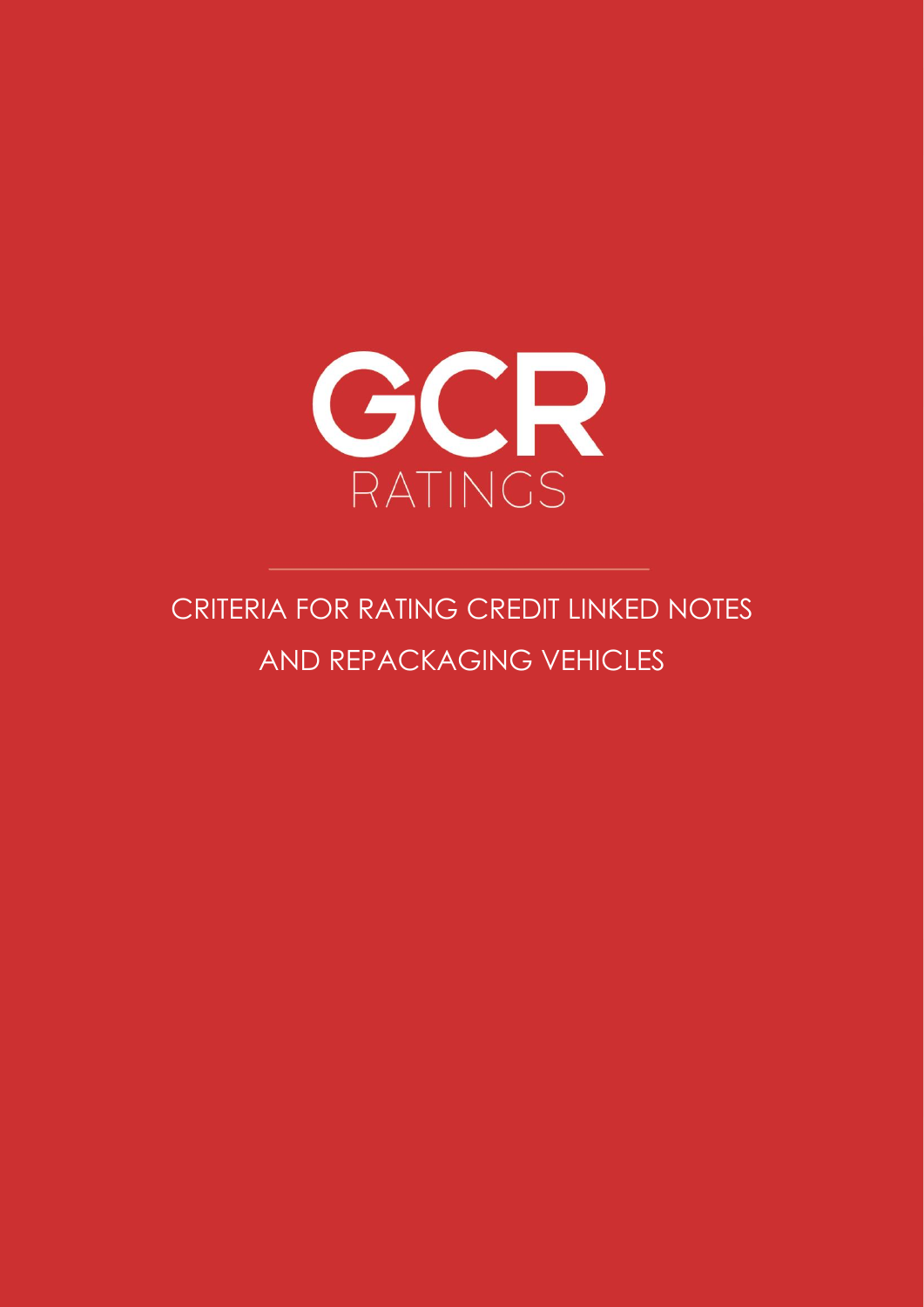# Table of Contents

| Scope of the Criteria                |  |  | 3              |
|--------------------------------------|--|--|----------------|
| Summary of the Criteria Changes      |  |  | 3              |
| Introduction                         |  |  | $\overline{4}$ |
| Credit Quality of Reference Entities |  |  | $\overline{4}$ |
| Credit Quality of Issuing Entity     |  |  | 5              |
| <b>Early Termination</b>             |  |  | 5              |
| Legal Opinion                        |  |  | 6              |
| Performance Monitoring               |  |  | 6              |
| Disclaimer                           |  |  | 6              |
| Glossary of Terms/Acronyms           |  |  | 7              |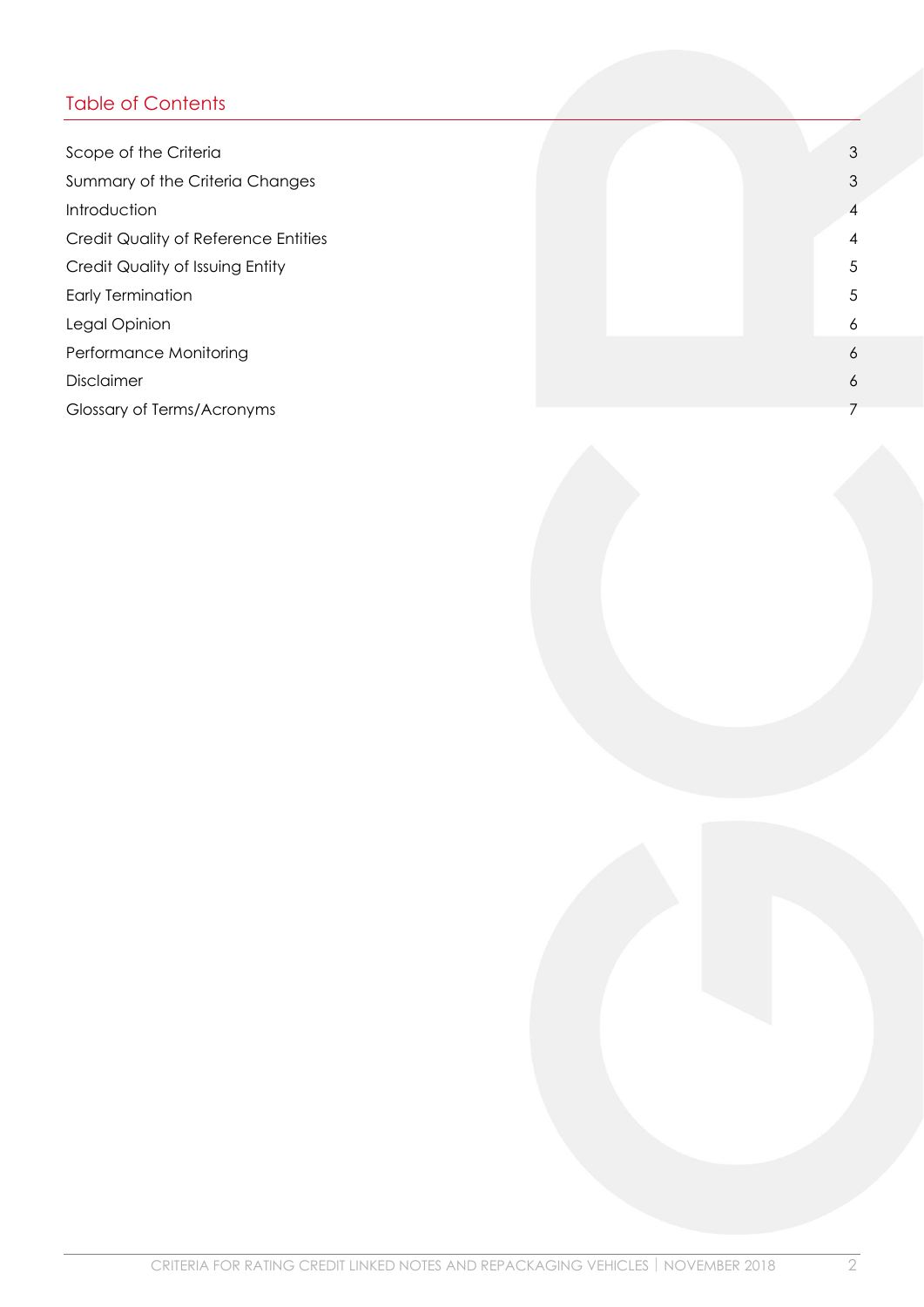# <span id="page-2-0"></span>Scope of the Criteria

1. This criteria titled 'Criteria for Rating Credit Linked Notes and Repackaging Vehicles' (the 'Criteria') will be used to rate each credit linked notes ('CLN') and repackaging vehicle ('Repack') transaction and will be accompanied by a transaction specific report that will disclose any additional observations or modifications to the Criteria. The Criteria should be read in conjunction with GCR Ratings' ("GCR") Criteria for Rating Structured Finance Transactions, updated and published in September 2018.

# <span id="page-2-1"></span>Summary of the Criteria Changes

- 2. This Criteria is an update to the version published in May 2017<sup>1</sup>. The update of this Criteria will not have an impact on any existing transactions that have been rated under it. Going forward, all new transactions will be rated using this Criteria.
- 3. This Criteria applies globally, although each individual jurisdiction and each specific transaction may give rise to additional observations and/or deviations, which will be disclosed in the transaction-specific reports.

<sup>1</sup> This version of the criteria, published in September 2019, has been updated for formatting, naming conventions and alignment with GCR's updated Rating Symbols, Scales and Definitions only. This criteria is applicable to all previous publications referring to "Global Credit-Linked Note and Repackaging Vehicle Rating Criteria, November 2018".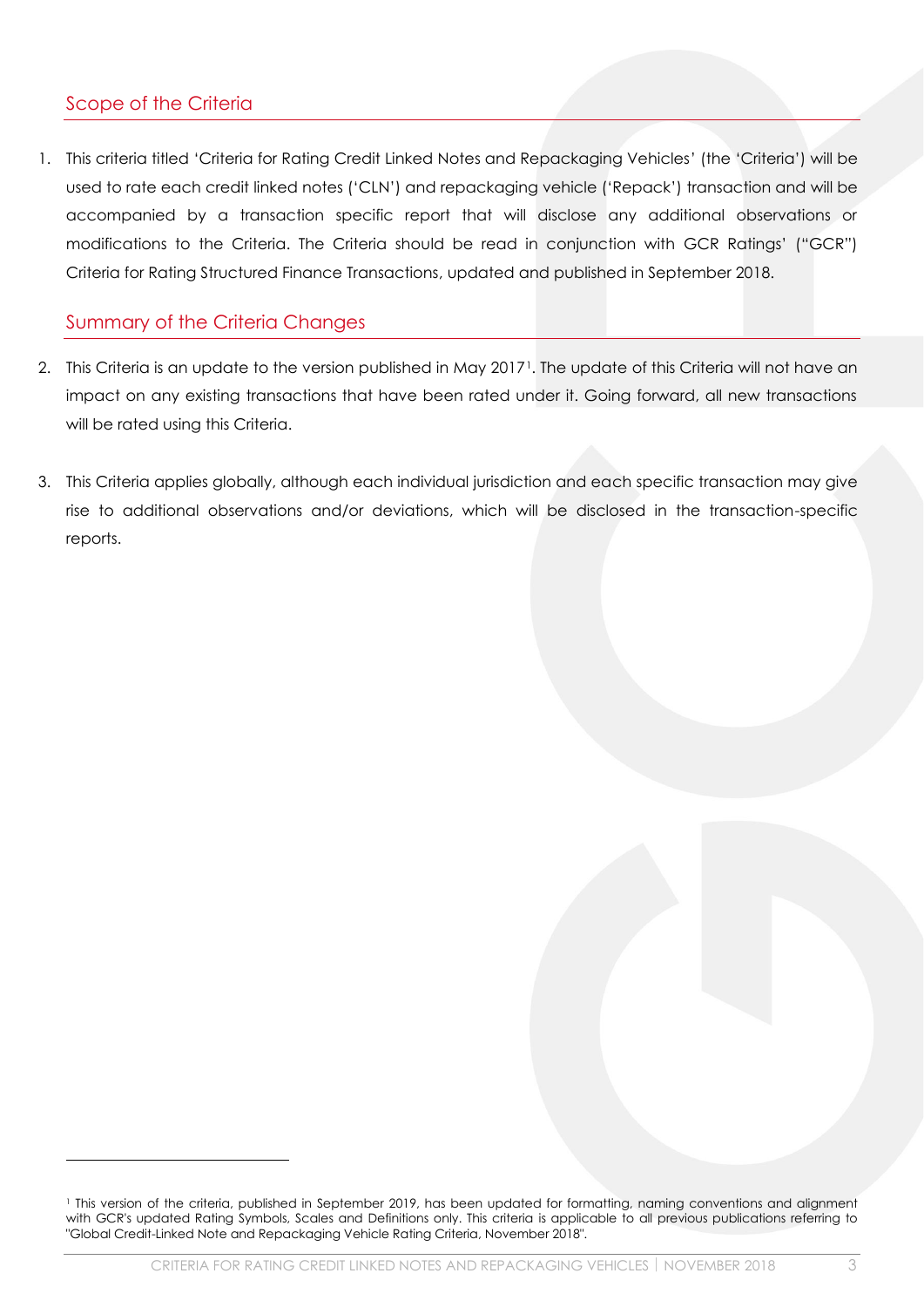#### <span id="page-3-0"></span>**Introduction**

- 4. GCR's CLN and Repack Criteria applies to notes issued, mainly by corporates or financial institutions, that rely upon the performance of one or more underlying counterparties (the "Reference Entity or Reference Entities"). The main feature of these notes is the absence of credit enhancement, where a failure by any of the Reference Entities to perform its obligations under a transaction can result in a default of the notes. This Criteria should be read in conjunction with GCR's published 'Criteria for Rating Structured Finance Transactions, updated September 2018. The Criteria does not apply to senior secured securities issued by corporates that benefit from certain structural enhancements i.e. Structured Bonds, where GCR's 'Criteria for Rating Secured Bonds', updated November 2018, applies.
- 5. CLNs are typically transactions where an investor purchases a note issued by a bankruptcy remote SPV (the "Issuer"), although the Issuer can also be an operating entity (such as a bank). The note is synthetically credit linked to a Reference Entity or Reference Entities, which may be achieved by a credit default swap ("CDS") or other means. Proceeds from the issuance of the note are used to purchase a qualified investment or underlying securities issued by the Reference Entities (this may also include loans advanced to Reference Entities where the SPV acquires the loan and loan agreement which may have been advanced by a separate entity). The qualified investment or underlying security acquired by the SPV thus collateralises the note or CDS. Single-name CLNs reference one Reference Entity, whereas multi name CLNs can reference multiple Reference Entities and often form repackaging programmes. CLNs are thus dependent upon the performance of each Reference Entity under its obligations on the qualified investment or underlying security. A default of any Reference Entity or its failure to perform its obligations on the qualified investments or underlying security can lead to a default on the CLN. If no such credit event occurs it is expected that a CLN will be redeemed in full upon its maturity date. Typically, CLNs and Repacks *de facto* include several risk presenting entities/counterparties that perform supportive functions to the transaction such as the account bank or swap counterparties.

#### <span id="page-3-1"></span>Credit Quality of Reference Entities

6. The credit quality of the Reference Entities is critical within the analysis of CLNs or Repacks. Reliance is placed upon the credit rating or credit assessment of the Reference Entity as the CLNs do not benefit from credit enhancement or other structural enhancements. For Repack programmes or multi name CLNs, the lowest rated Reference Entity will drive the rating analysis, as it is considered to contribute the most risk to the structure ('*weak link approach*'). GCR expects all Reference Entities to have a long-term and short-term credit rating accorded. Whilst ideally these entities should be rated by GCR, GCR does accept ratings from other licensed Credit Rating Agencies; however, in some instances notching may apply (up or down) where GCR may have a different view on a certain entity. GCR also expects that any entity that performs any supportive role within the transaction, such as account bank or swap counterparty amongst others, has an adequate rating so as not to constrain the rating of the notes issued by the Issuer. GCR expects the transaction to incorporate downgrade language in respect of the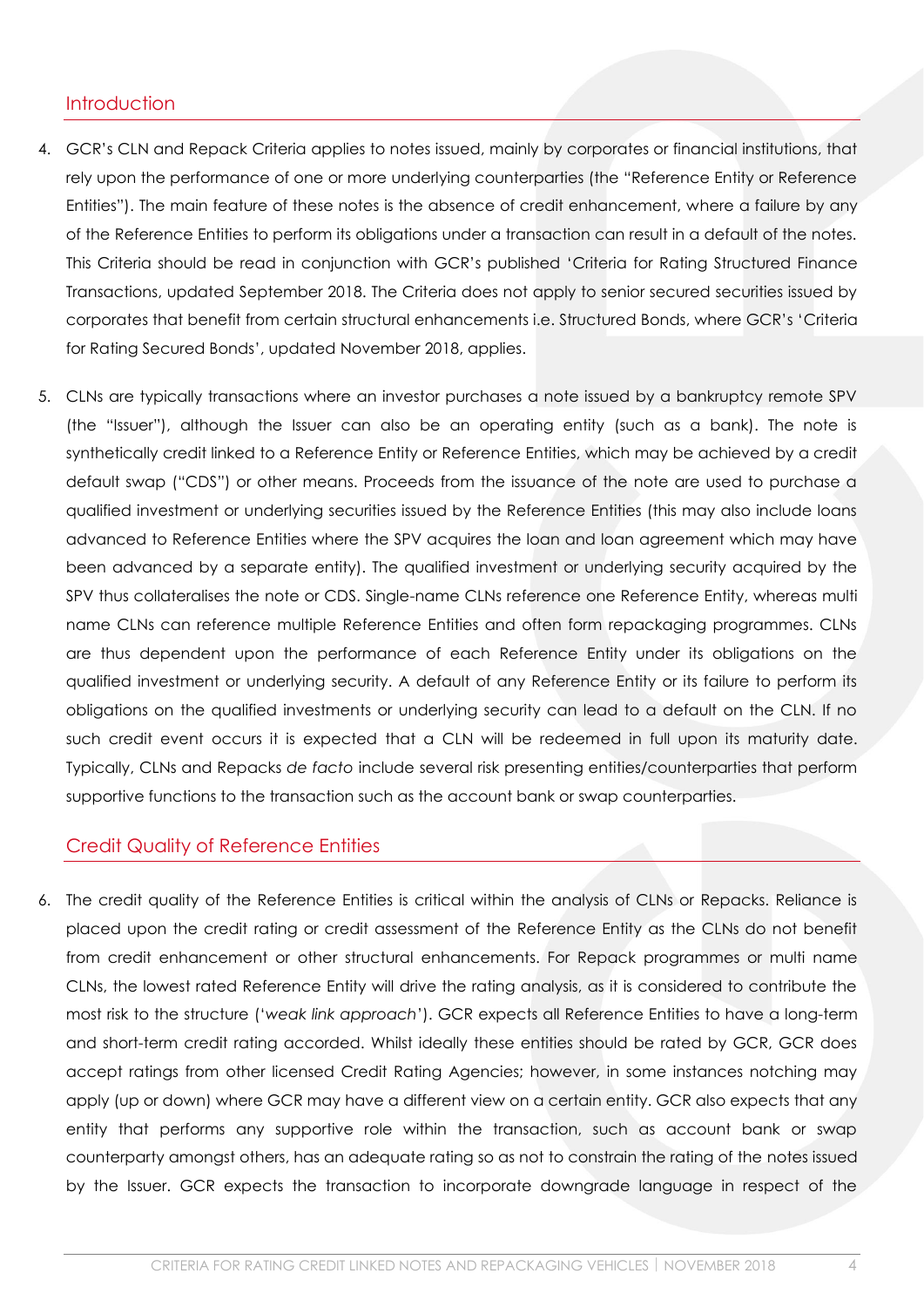supporting counterparties, such that counterparties whose credit ratings are downgraded to below the required ratings are replaced.

- 7. For single-name CLNs, the rating is accorded by a straight look-through to the underlying Reference Entity's credit rating or credit assessment. A default of the underlying Reference Entity is likely to lead to a termination of the transaction and default of the issued notes. For Repacks which are not series segregated, or CLNs that rely upon multi-name Reference Entities, GCR will use a weakest link approach. Where there is more than one Reference Entity, GCR will use the rating of the lowest rated entity as its base for the analysis. Where an underlying security issued by the Reference Entity is fully guaranteed by a more highly rated entity or if the underlying security has the benefit of a put option, GCR will use the rating of the guarantor or the put provider in place of the rating of the Reference Entity in its analysis.
- 8. Counterparties that belong to the same corporate group will be regarded as one Reference Entity. Where the rating of the lowest rated Reference Entity (or the weakest link counterparty) is on Rating Watch or has a Rating Outlook, the rating of the note will also reflect such Rating Watch or Outlook.

### <span id="page-4-0"></span>Credit Quality of Issuing Entity

9. In the event the issuing entity of the CLN is considered to be an operating entity (i.e. an entity not regarded as bankruptcy remote), such as a bank, GCR will apply a similar analysis in that a weakest link approach will be applied. In this regard, the lower rating of the bank or the Reference Entity will form the base of the analysis for the rating of the CLN.

#### <span id="page-4-1"></span>Early Termination

- 10. CLN/Repack transactions include early termination events, which in turn lead to an automatic unwinding of the transaction and may result in a potential loss to the note investor. 'Standard' early termination events are accounted for in the rating accorded to the notes.
- 11. For example, 'standard' termination events are considered to be termination upon default of an underlying Reference Entity, if a transaction becomes subject to tax or if it becomes illegal to maintain a transaction. If other termination events exist, GCR will also consider these in its analysis. Such events will be detailed in the individual rating reports. Where early termination risks are not sufficiently mitigated, GCR may decline to rate a transaction. In the event of a default, claims against the Issuer are typically limited to the proceeds from the underlying security and GCR expects that this default will not affect any other notes that may have been issued by the Issuer that are credit linked to different underlying securities.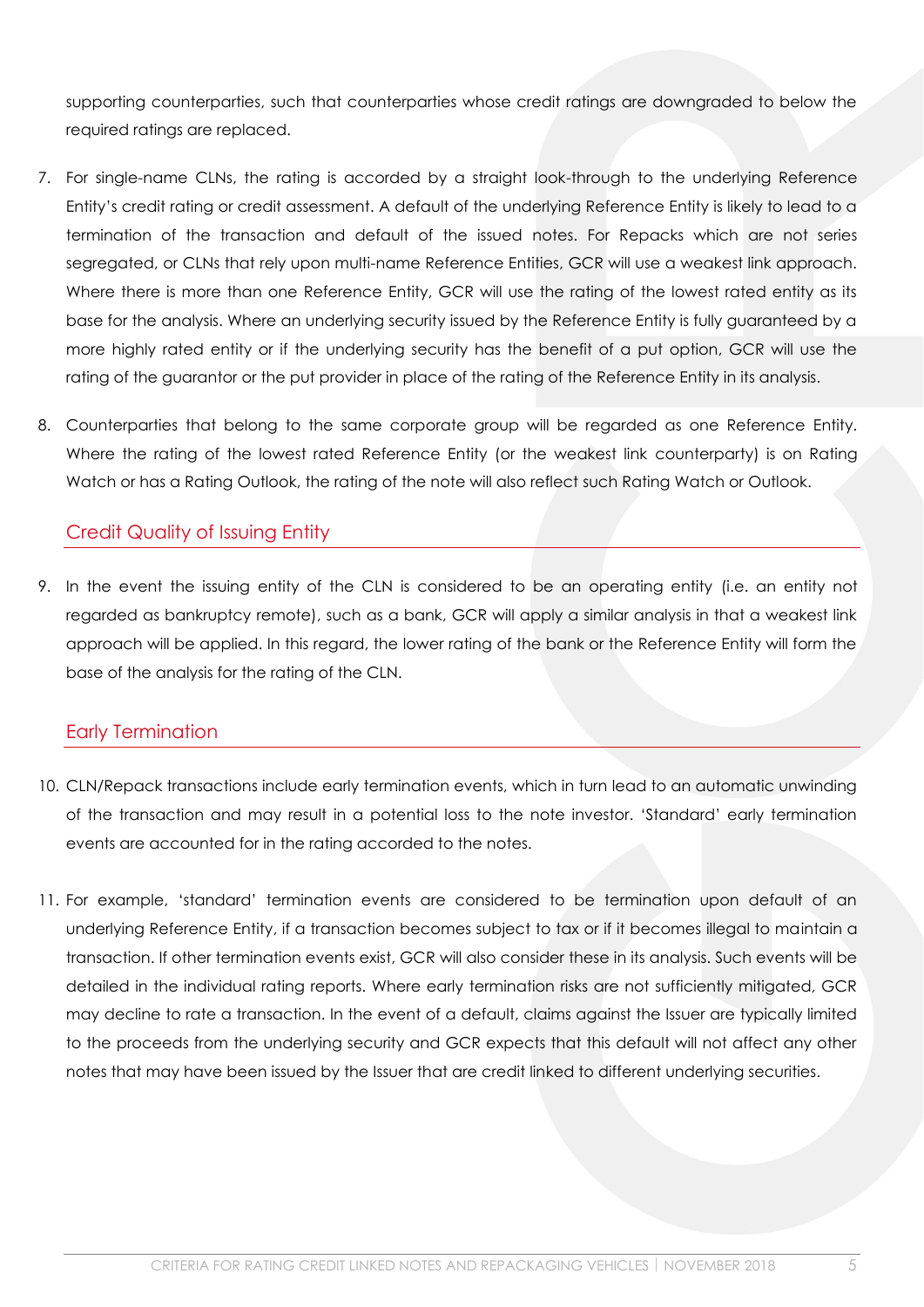#### <span id="page-5-0"></span>Legal Opinion

12. GCR expects to receive a legal opinion to include capacity language in respect of transaction parties; as well as that transaction documentation is legal, valid, binding and enforceable against the relevant transaction parties and underlying reference counterparties.

## <span id="page-5-1"></span>Performance Monitoring

- 13. On-going monitoring of the performance of transactions as well as the underlying Reference Entities or other counterparties are key to the rating process and maintaining current ratings.
- 14. Surveillance panels are held at a minimum annually or as events warrant. Upward or downward rating action on a Reference Entity will trigger a surveillance panel and potential rating action. For public transactions, GCR will publish a performance report at a minimum on an annual basis or as events warrant.

#### <span id="page-5-2"></span>Disclaimer

15. Note that GCR is not a legal, tax or financial adviser and will only provide a credit opinion of the rated securities. For example, a rating does not cover a potential change in the applicable laws nor can it be regarded as an audit. Moreover, GCR is not a party to the transaction documents nor does it provide legal, tax or structuring advice.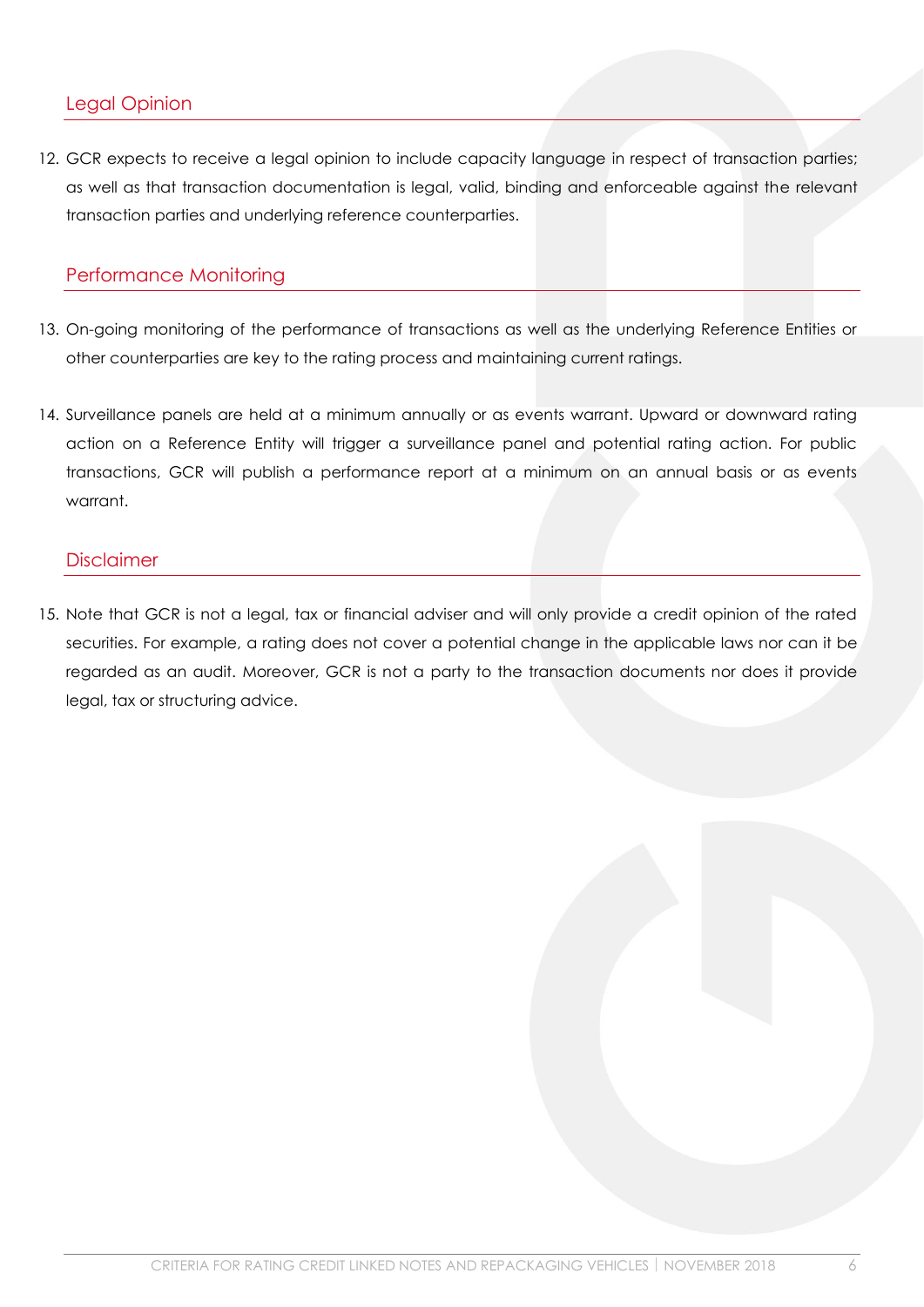# <span id="page-6-0"></span>Glossary of Terms/Acronyms

| Administrator         | A transaction appointed agent responsible for the managing of a Conduit or a Special Purpose Vehicle. The responsibilities                                                                                                                                                                                                                                                                                                                            |
|-----------------------|-------------------------------------------------------------------------------------------------------------------------------------------------------------------------------------------------------------------------------------------------------------------------------------------------------------------------------------------------------------------------------------------------------------------------------------------------------|
|                       | may include maintaining the bank accounts, making payments and monitoring the transaction performance.                                                                                                                                                                                                                                                                                                                                                |
| Advance               | A lending term, to transfer funds from the creditor to the debtor.                                                                                                                                                                                                                                                                                                                                                                                    |
| Agent                 | An agreement where one party (agent) concludes a juristic act on behalf of the other (principal). The agent undertakes to<br>perform a task or mandate on behalf of the principal.                                                                                                                                                                                                                                                                    |
| Amortisation          | From a liability perspective, the paying off of debt in a series of installments over a period of time. From an asset<br>perspective, the spreading of capital expenses for intangible assets over a specific period of time (usually over the asset's<br>useful life).                                                                                                                                                                               |
| Arrears               | General term for non-performing obligations, i.e. obligations that are overdue.                                                                                                                                                                                                                                                                                                                                                                       |
| Asset                 | An item with economic value that an entity owns or controls.                                                                                                                                                                                                                                                                                                                                                                                          |
| Bond                  | A long term debt instrument issued by either: a company, institution or the government to raise funds.                                                                                                                                                                                                                                                                                                                                                |
| Borrower              | The party indebted or the person making repayments for its borrowings.                                                                                                                                                                                                                                                                                                                                                                                |
| Call Option           | A provision that allows an Issuer the right, not the obligation, to repurchase a security before its maturity at an agreed<br>price. The seller has the obligation to sell the security if the call option holder exercises the option.                                                                                                                                                                                                               |
| Capital               | The sum of money that is used to generate proceeds.                                                                                                                                                                                                                                                                                                                                                                                                   |
| Cash Flow             | A financial term for monetary changes in operations, investing and financing activities.                                                                                                                                                                                                                                                                                                                                                              |
| Collateral            | An asset pledged as security in event of default.                                                                                                                                                                                                                                                                                                                                                                                                     |
| Commingling           | The mixing of various transaction parties' funds in an account.                                                                                                                                                                                                                                                                                                                                                                                       |
| Coupon                | Interest payment on a security.                                                                                                                                                                                                                                                                                                                                                                                                                       |
| Covenant              | A provision that is indicative of performance. Covenants are either positive or negative. Positive covenants are activities<br>that the borrower commits to, typically in its normal course of business. Negative covenants are certain limits and<br>restrictions on the borrowers' activities.                                                                                                                                                      |
| Credit                | A contractual agreement in which a borrower receives something of value now, and agrees to repay the lender at some<br>date in the future, generally with interest. The term also refers to the borrowing capacity of an individual or company                                                                                                                                                                                                        |
| Credit<br>Enhancement | Limited protection to a transaction against losses arising from the assets. The credit enhancement can be either internal or<br>external. Internal credit enhancement may include: Subordination; over-collateralisation; excess spread; security package;<br>arrears reserve; reserve fund and hedging. External credit enhancement may include: Guarantees; Letters of Credit and<br>hedging.                                                       |
| Credit Rating         | An opinion regarding the creditworthiness of an entity, a security or financial instrument, or an issuer of securities or<br>financial instruments, using an established and defined ranking system of rating categories.                                                                                                                                                                                                                             |
| <b>Credit Risk</b>    | The probability or likelihood that a borrower or issuer will not meet its debt obligations. Credit Risk can further be separated<br>between current credit risk (immediate) and potential credit risk (deferred).                                                                                                                                                                                                                                     |
| Debt                  | An obligation to repay a sum of money.                                                                                                                                                                                                                                                                                                                                                                                                                |
| Debt Sponsor          | Usually as Investment bank that brings a transaction to the capital markets, similar to an Arranger.                                                                                                                                                                                                                                                                                                                                                  |
| Default               | A default occurs when: 1.) The Borrower is unable to repay its debt obligations in full; 2.) A credit-loss event such as charge-<br>off, specific provision or distressed restructuring involving the forgiveness or postponement of obligations; 3.) The borrower is<br>past due more than X days on any debt obligations as defined in the transaction documents; 4.) The obligor has filed for<br>bankruptcy or similar protection from creditors. |
| Desktop               | An assessment of the property value, with the value being compared to similar properties in the area.                                                                                                                                                                                                                                                                                                                                                 |
| Downgrade             | The assignment of a lower credit rating to a corporate, sovereign of debt instrument by a credit rating agency. Opposite<br>of upgrade.                                                                                                                                                                                                                                                                                                               |
| Enforcement           | To make sure people do what is required by a law or rule et cetera.                                                                                                                                                                                                                                                                                                                                                                                   |
| Environment           | The surroundings or conditions in which an entity operates (Economic, Financial, Natural).                                                                                                                                                                                                                                                                                                                                                            |
| <b>Excess Spread</b>  | The net weighted average interest rate receivable on a pool of assets being greater than the weighted average interest                                                                                                                                                                                                                                                                                                                                |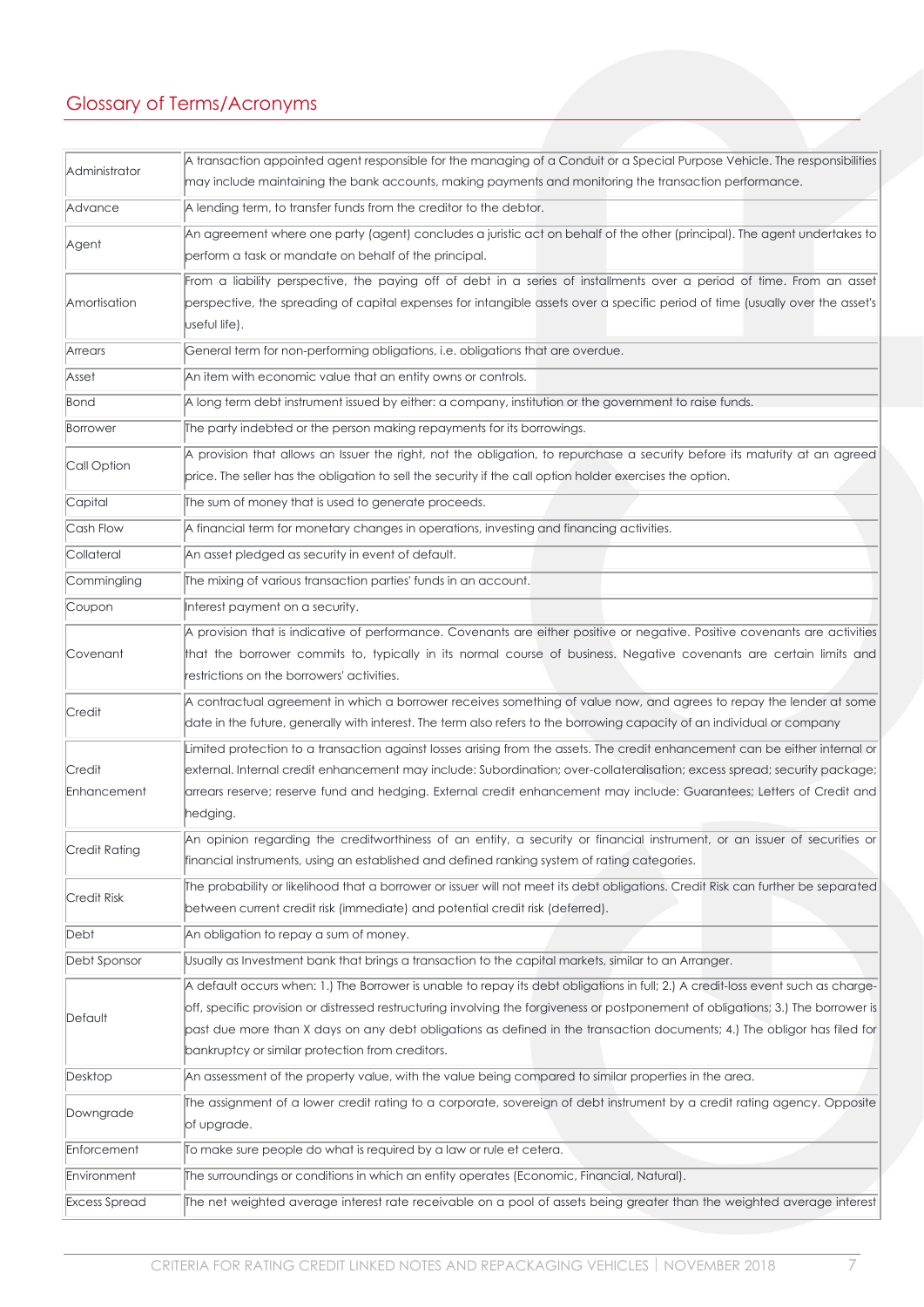|                                      | rate payable for the debt securities.                                                                                                                                                                                                                                                                                                                                                                                                                                                                                                     |
|--------------------------------------|-------------------------------------------------------------------------------------------------------------------------------------------------------------------------------------------------------------------------------------------------------------------------------------------------------------------------------------------------------------------------------------------------------------------------------------------------------------------------------------------------------------------------------------------|
| Guarantee                            | An undertaking for performance of another's obligations in event of default.                                                                                                                                                                                                                                                                                                                                                                                                                                                              |
| Guaranteed<br>Investment<br>Contract | A contract that guarantees the principal and interest repayment over a period of time. Typically GIC are used in relation<br>to a bank account.                                                                                                                                                                                                                                                                                                                                                                                           |
| Income                               | Money received, especially on a regular basis, for work or through investments.                                                                                                                                                                                                                                                                                                                                                                                                                                                           |
| Index                                | An assessment of the property value, with the value being compared to similar properties in the area.                                                                                                                                                                                                                                                                                                                                                                                                                                     |
| Issuer                               | The party indebted or the person making repayments for its borrowings.                                                                                                                                                                                                                                                                                                                                                                                                                                                                    |
| Junior                               | A security that has a lower repayment priority than senior securities.                                                                                                                                                                                                                                                                                                                                                                                                                                                                    |
| Liability                            | All financial claims, debts or potential losses incurred by an individual or an organisation.                                                                                                                                                                                                                                                                                                                                                                                                                                             |
| Liquidity                            | The ability to repay short-term obligations or short-term availability of liquid assets to a market or entity.                                                                                                                                                                                                                                                                                                                                                                                                                            |
| Liquidity Risk                       | The risk that a company may not be able to meet its financial obligations or other operational cash requirements due to<br>an inability to timeously realise cash from its assets. Regarding securities, the risk that a financial instrument cannot be<br>traded at its market price due to the size, structure or efficiency of the market.                                                                                                                                                                                             |
| Loan                                 | A sum of money borrowed by a debtor that is expected to be paid back with interest to the creditor. A debt instrument<br>where immovable property is the collateral for the loan. A mortgage gives the lender a right to take possession of the<br>property if the borrower fails to repay the loan. Registration is a prerequisite for the existence of any mortgage loan. A<br>mortgage can be registered over either a corporeal or incorporeal property, even if it does not belong to the mortgagee.<br>Also called a Mortgage bond. |
| Loss                                 | A tangible or intangible, financial or non-financial loss of economic value.                                                                                                                                                                                                                                                                                                                                                                                                                                                              |
| Market                               | An assessment of the property value, with the value being compared to similar properties in the area.                                                                                                                                                                                                                                                                                                                                                                                                                                     |
| Obligation                           | The title given to the legal relationship that exists between parties to an agreement when they acquire personal rights<br>against each other for entitlement to perform.                                                                                                                                                                                                                                                                                                                                                                 |
| Option                               | Either a call or a put option. A call option gives the holder the right to buy assets at an agreed price on or before a<br>particular date. A put option gives the holder the right to sell assets at an agreed price on or before a particular date.                                                                                                                                                                                                                                                                                     |
| Origination                          | A process of creating assets.                                                                                                                                                                                                                                                                                                                                                                                                                                                                                                             |
| Originator                           | An entity that created assets and hold on balance sheet for securitisation purposes.                                                                                                                                                                                                                                                                                                                                                                                                                                                      |
| Owner Trust                          | Owner of a securitisation vehicle that acts in the best interest of the Noteholders.                                                                                                                                                                                                                                                                                                                                                                                                                                                      |
| Payment Date                         | The date on which the payment of a coupon is made.                                                                                                                                                                                                                                                                                                                                                                                                                                                                                        |
| Prepayment                           | Early or excess repayment of an obligation. Partial or full prepayment of the outstanding loan amount.                                                                                                                                                                                                                                                                                                                                                                                                                                    |
| Prepayment Rate                      | The rate of prepayment in relation to the pool of obligations. Also called prepayment speed,                                                                                                                                                                                                                                                                                                                                                                                                                                              |
| Principal                            | The total amount borrowed or lent, e.g. the face value of a bond, excluding interest.                                                                                                                                                                                                                                                                                                                                                                                                                                                     |
| Private                              | An issuance of securities without market participation, however, with a select few investors. Placed on a private basis and<br>not in the open market.                                                                                                                                                                                                                                                                                                                                                                                    |
| Property                             | Movable or immovable asset.                                                                                                                                                                                                                                                                                                                                                                                                                                                                                                               |
| Provision                            | An amount set aside for expected losses to be incurred by a creditor.                                                                                                                                                                                                                                                                                                                                                                                                                                                                     |
| <b>Rating Outlook</b>                | A Rating Outlook indicates the potential direction of a rated entity's rating over the medium term, typically one to two<br>years. An outlook may be defined as: 'Stable' (nothing to suggest that the rating will change), 'Positive' (the rating symbol<br>may be raised), 'Negative' (the rating symbol may be lowered) or 'Evolving' (the rating symbol may be raised or lowered).                                                                                                                                                    |
| Recovery                             | The action or process of regaining possession or control of something lost. To recoup losses.                                                                                                                                                                                                                                                                                                                                                                                                                                             |
| Repayment                            | Payment made to honour obligations in regards to a credit agreement in the following credited order: 3.) Satisfy the due<br>or unpaid interest charges; 4.) Satisfy the due or unpaid fees or charges; and 5.) To reduce the amount of the principal<br>debt.                                                                                                                                                                                                                                                                             |
| Reserves                             | A portion of funds allocated for an eventuality.                                                                                                                                                                                                                                                                                                                                                                                                                                                                                          |
| Seasoning                            | The age of an asset, the time period passed since origination.                                                                                                                                                                                                                                                                                                                                                                                                                                                                            |
| Securities                           | Various instruments used in the capital market to raise funds.                                                                                                                                                                                                                                                                                                                                                                                                                                                                            |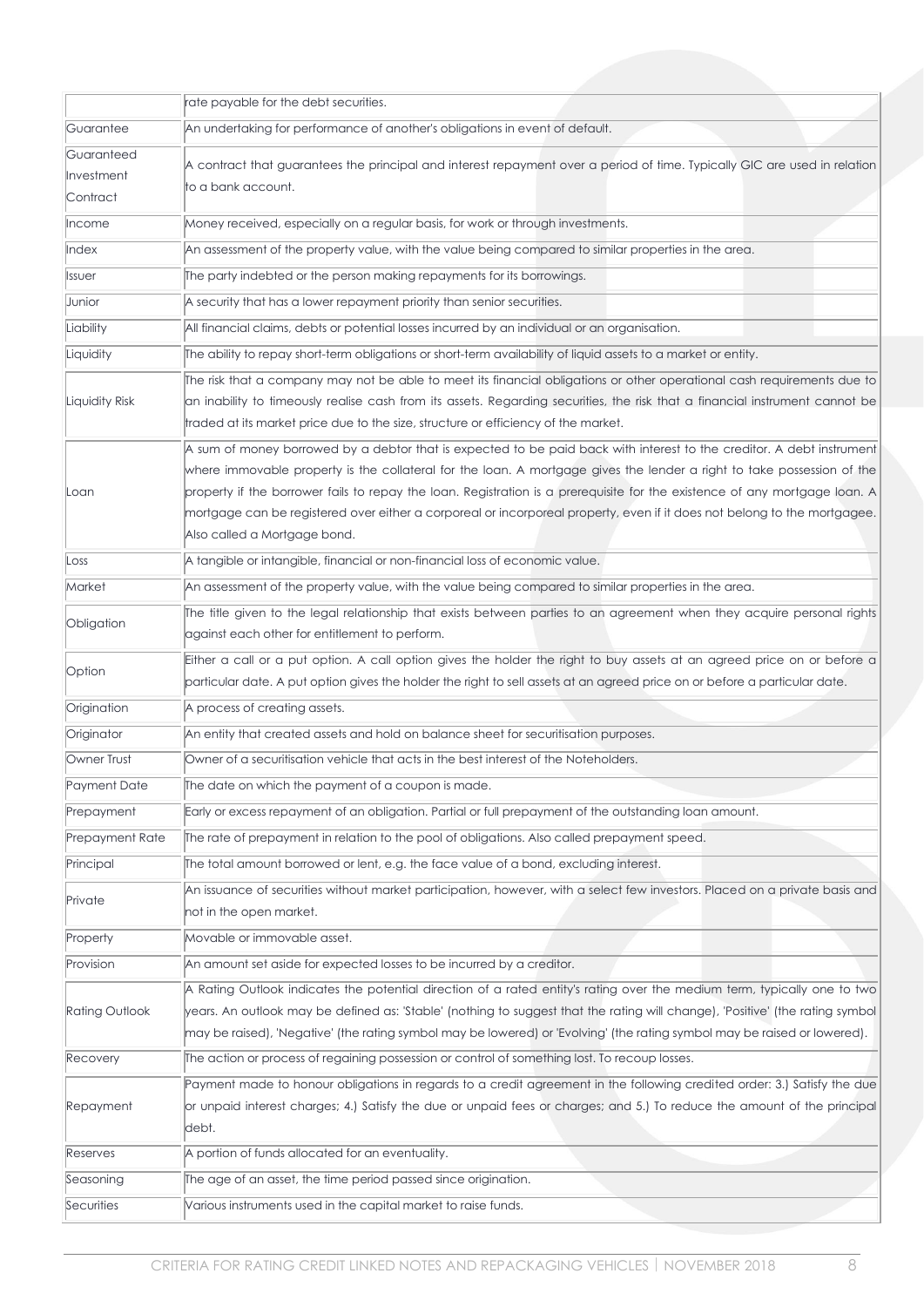| Securitisation          | Is a process of repackaging portfolios of cash-flow producing financial instruments into securities for sale to third parties. |
|-------------------------|--------------------------------------------------------------------------------------------------------------------------------|
| Security                | An asset deposited or pledged as a guarantee of the fulfilment of an undertaking or the repayment of a loan, to be             |
|                         | forfeited in case of default.                                                                                                  |
| Senior                  | A security that has a higher repayment priority than junior securities.                                                        |
| Servicer                | A transaction appointed agent that performs the servicing of mortgage loans, loan or obligations.                              |
| Shareholder             | An individual, entity or financial institution that holds shares or stock in an organisation or company.                       |
| Spread                  | The interest rate that is paid in addition to the reference rate for debt securities.                                          |
| Stock Code              | A unique code allocated to a publicly listed security.                                                                         |
| Structured Finance      | A method of raising funds in the capital markets. A Structured Finance transaction is established to accomplish certain        |
|                         | funding objectives whist reducing risk.                                                                                        |
| Subordinated Loan       | A loan typically given by the Issuer to the securitisation vehicle that is more junior than a junior tranche.                  |
| Surveillance            | Process of monitoring a transaction according to triggers, covenants and key performance indicators.                           |
| Timely Payment          | The principal debt, interest, fees and expenses being repaid promptly in accordance with the contractual obligation.           |
|                         | In a structured finance, a slice or portion of debt securities offered that is structured or grouped to resemble the same      |
| Tranche                 | degree of risk associated with the underlying asset or with a similar degree of risk. A junior tranche has a higher degree of  |
|                         | default risk than a senior tranche.                                                                                            |
|                         | A transaction that enables an Issuer to issue debt securities in the capital markets. A debt issuance programme that allows    |
| Transaction             | an Issuer the continued and flexible issuance of several types of securities in accordance with the programme terms and        |
|                         | conditions.                                                                                                                    |
| Trust                   | A third party that acts in the best interest of another party, according to the trust deed, usually the investors. Owner of a  |
|                         | securitisation vehicle that acts in the best interest of the Noteholders.                                                      |
| Trustee                 | A third party that acts in the best interest of another party, according to the trust deed, usually the investors. Owner of a  |
|                         | securitisation vehicle that acts in the best interest of the Noteholders.                                                      |
| Ultimate Payment        | A measure of the principal debt, interest, fees and expenses being repaid over a period of time determined by recoveries.      |
| Valuation               | An assessment of the property value, with the value being compared to similar properties in the area.                          |
| Waterfall               | In securitisation, the order in which the cash flows are allocated to the transaction parties.                                 |
| Weighted                | The weight that a single obligation has in relation to the aggregated pool of obligations. For example, a single mortgage      |
|                         | principal balance divided by the aggregated mortgage pool principal balance.                                                   |
| <b>Weighted Average</b> | An average resulting from the multiplication of each component by a factor reflecting its importance or, relative size to a    |
|                         | pool of assets or liabilities.                                                                                                 |